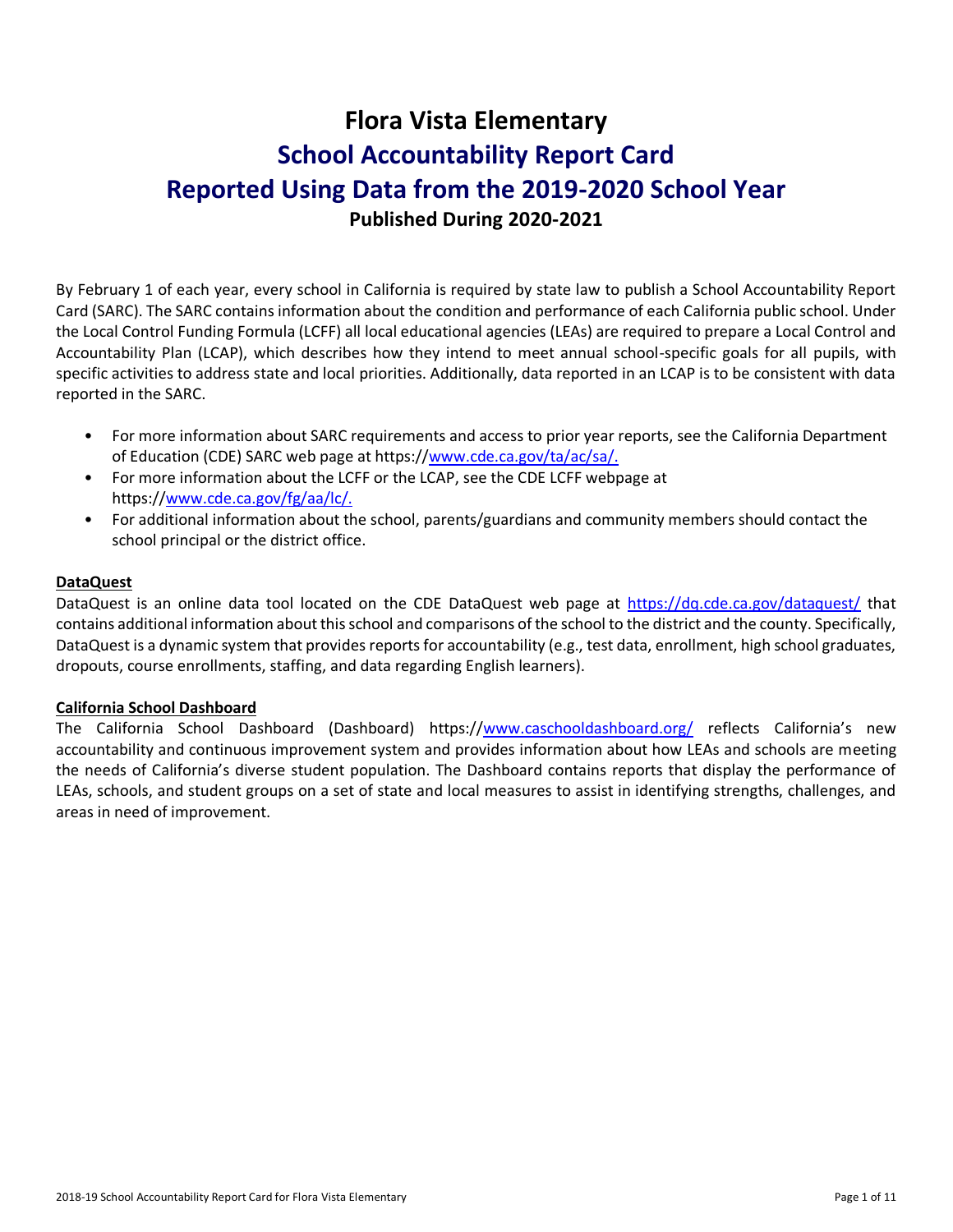# **About This School**

#### **School Contact Information (School Year 2020-2021)**

| <b>Entity</b>                            | <b>Contact Information</b> |
|------------------------------------------|----------------------------|
| <b>School Name</b>                       | Flora Vista Elementary     |
| <b>Street</b>                            | 1690 Wandering Rd.         |
| City, State, Zip                         | Encinitas, CA 92024-2417   |
| <b>Phone Number</b>                      | (760) 944-4329             |
| Principal                                | Chris Juarez               |
| <b>Email Address</b>                     | chris.juarez@eusd.net      |
| Website                                  | www.eusd.net/flora-vista/  |
| <b>County-District-School (CDS) Code</b> | 37 68080 6099402           |

#### **District Contact Information (School Year 2020-2021)**

| <b>Entity</b>        | <b>Contact Information</b>                        |  |  |  |  |
|----------------------|---------------------------------------------------|--|--|--|--|
| <b>District Name</b> | <b>Encinitas Union Elementary School District</b> |  |  |  |  |
| Phone Number         | 760.944.4300                                      |  |  |  |  |
| Superintendent       | Andrée Grey                                       |  |  |  |  |
| <b>Email Address</b> | Andrée.Grey@eusd.net                              |  |  |  |  |
| Website              | www.eusd.net/pages/default.aspx                   |  |  |  |  |

#### **School Description and Mission Statement (School Year 2020-2021)**

Flora Vista Elementary School, recognized four times as a California Distinguished School by the California Department of Education, is one of nine award-winning elementary schools located in the Encinitas Union School District. Our school's emphasis on Leadership in Civics & Science prepares students to be successful and contributing members of the rapidly evolving world in which they live. We were the only California elementary school to be honored with the 2019 Civic Learning Awards of Excellence, and were a recipient of the CA Golden Bell Award for our preschool learning program. At Flora Vista, we strive to incorporate a DREAMS model of education throughout students' experience at Flora Vista, in which the process skills of Design Thinking & Research drive the teaching & learning that connects the content areas (including Engineering, Arts, Math, and Science). Technology is used by all students in that process, as they access and produce content in a 1:1 iPad environment, and an emphasis on information literacy threads throughout all content areas. Our students have the opportunity to learn in environments ranging from our school garden to our EUSD Farm Lab satellite campus, all supported by an energetic and passionate staff. To support the development of the whole child, students participate in yoga and health & wellness lessons, and consultants provide supplemental instruction in the arts/music, science, and physical education.

Our school is nestled in the heart of the beautiful and family-friendly Village Park area, serving approximately 460 students in kindergarten through sixth grade. Due in large part to our very active, supportive, and fun PTA, Flora Vista has the feel of a true neighborhood school. Our community actively supports Walk and Bike to School Days, and the concept of "Safe Routes to School" for pedestrians and bicycle riders.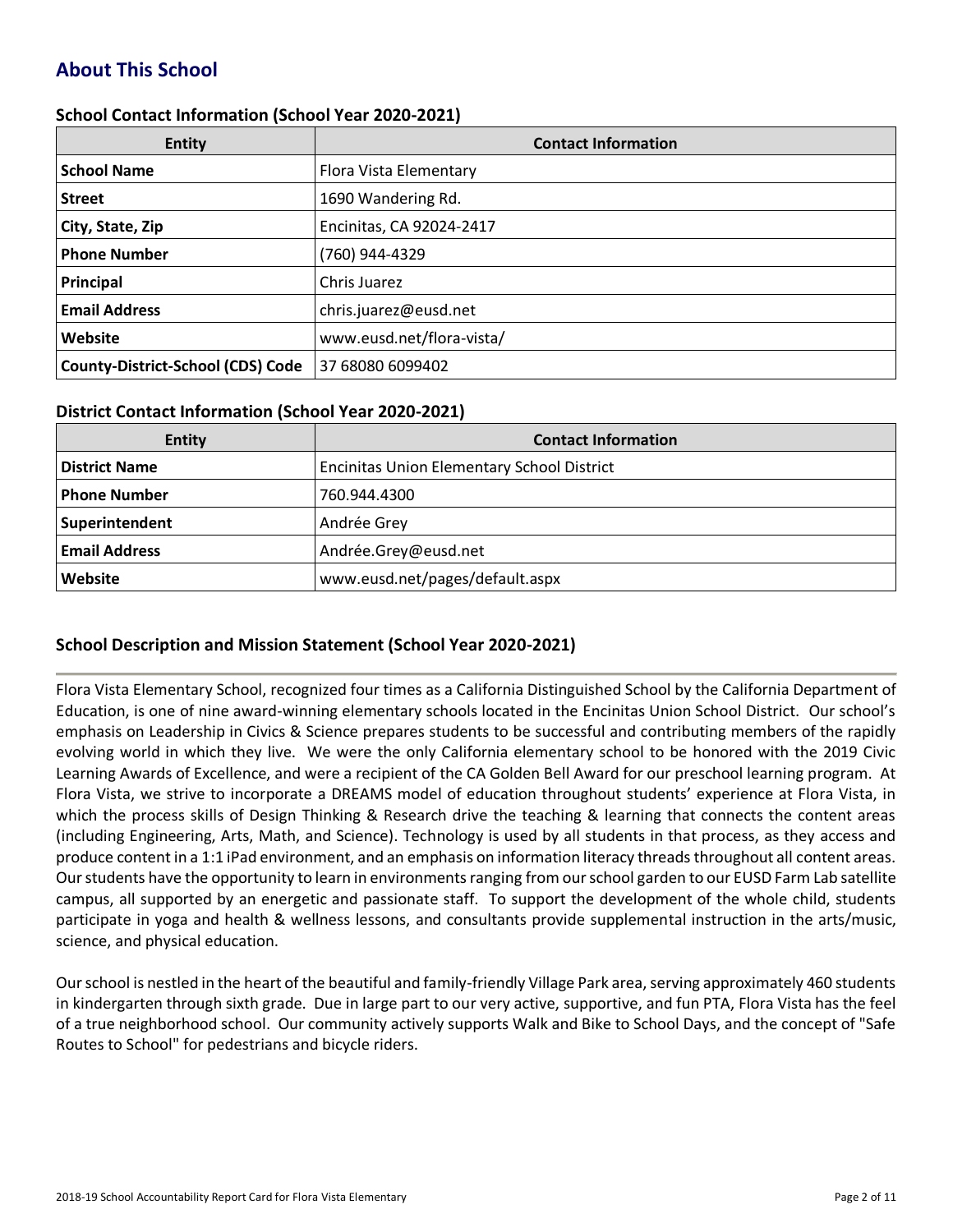#### **Student Enrollment by Grade Level (School Year 2019-2020)**

| <b>Grade Level</b>      | <b>Number of Students</b> |
|-------------------------|---------------------------|
| Kindergarten            | 71                        |
| Grade 1                 | 68                        |
| Grade 2                 | 69                        |
| Grade 3                 | 68                        |
| Grade 4                 | 50                        |
| Grade 5                 | 63                        |
| Grade 6                 | 62                        |
| <b>Total Enrollment</b> | 451                       |

#### **Student Enrollment by Student Group (School Year 2019-2020)**

| <b>Student Group</b>                   | <b>Percent of Total Enrollment</b> |
|----------------------------------------|------------------------------------|
| <b>Black or African American</b>       | 0.4                                |
| American Indian or Alaska Native       | 0.7                                |
| Asian                                  | 5.5                                |
| <b>Filipino</b>                        | 1.3                                |
| <b>Hispanic or Latino</b>              | 12.6                               |
| White                                  | 73.4                               |
| <b>Two or More Races</b>               | 4.7                                |
| <b>Socioeconomically Disadvantaged</b> | 10                                 |
| <b>English Learners</b>                | 4.2                                |
| <b>Students with Disabilities</b>      | 14.4                               |
| <b>Homeless</b>                        |                                    |

# **A. Conditions of Learning**

#### **State Priority: Basic**

The SARC provides the following information relevant to the State priority: Basic (Priority 1):

- Degree to which teachers are appropriately assigned and fully credentialed in the subject area and for the pupils they are teaching;
- Pupils have access to standards-aligned instructional materials; and
- School facilities are maintained in good repair

#### **Teacher Credentials**

| <b>Teachers</b>                                                    |          | <b>School</b><br>2019-20 | <b>School</b><br>2020-21 | <b>District</b><br>2020-21 |
|--------------------------------------------------------------------|----------|--------------------------|--------------------------|----------------------------|
| <b>With Full Credential</b>                                        | 18       | 23                       | 28                       | 285                        |
| <b>Without Full Credential</b>                                     |          |                          |                          | 4                          |
| Teaching Outside Subject Area of Competence (with full credential) | $\Omega$ |                          |                          |                            |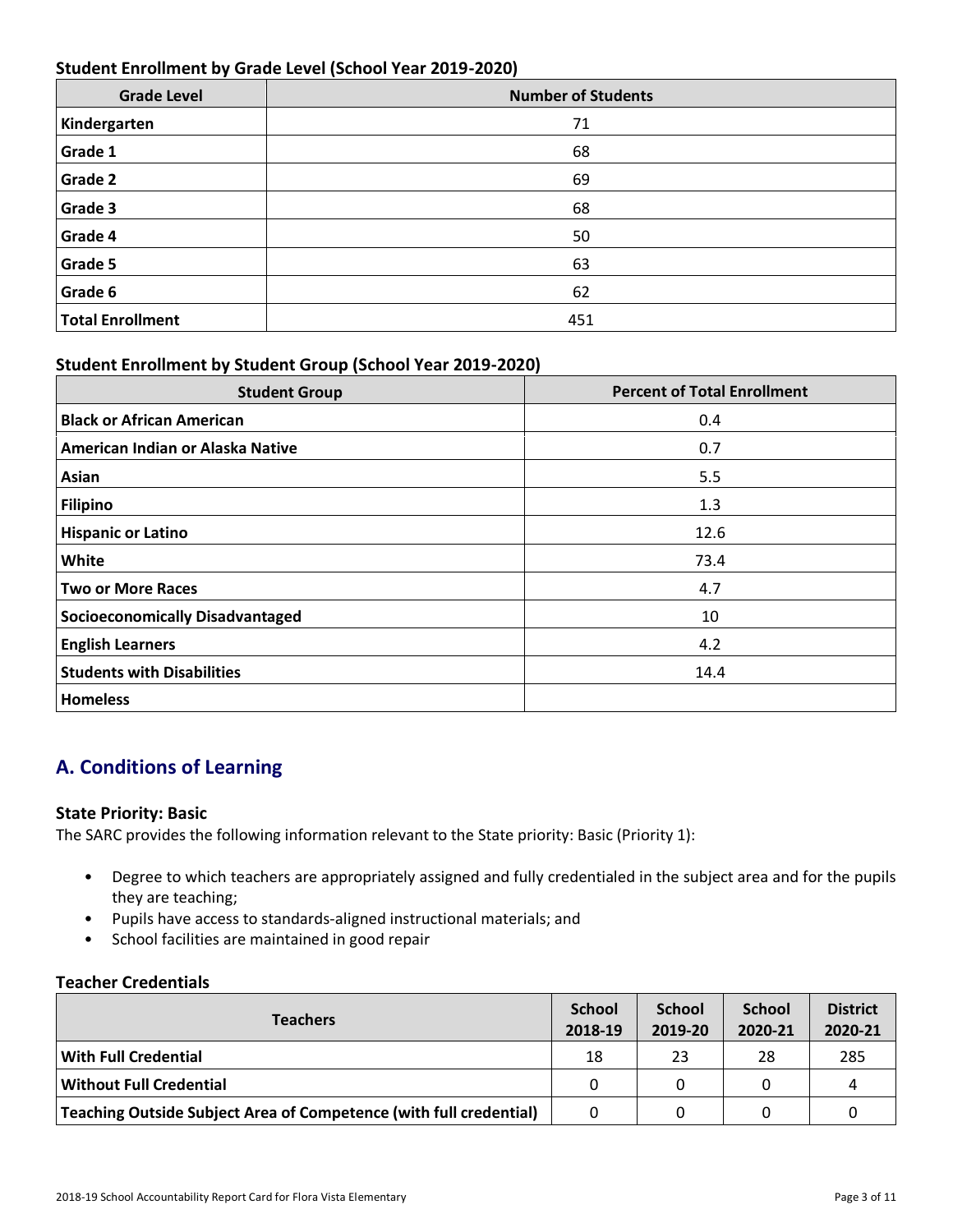#### **Teacher Misassignments and Vacant Teacher Positions**

| Indicator                                      | 2018-19 | 2019-20 | 2020-21 |
|------------------------------------------------|---------|---------|---------|
| Misassignments of Teachers of English Learners |         |         |         |
| Total Teacher Misassignments*                  |         |         |         |
| Vacant Teacher Positions                       |         |         |         |

Note: "Misassignments" refers to the number of positions filled by teachers who lack legal authorization to teach that grade level, subject area, student group, etc. \*Total Teacher Misassignments includes the number of Misassignments of Teachers of English Learners.

#### **Quality, Currency, Availability of Textbooks and Other Instructional Materials (School Year 2020-2021)**

#### **Year and month in which data were collected:** September, 2020

| <b>Subject</b>                | <b>Textbooks and Other Instructional</b><br><b>Materials/year of Adoption</b> | <b>From Most</b><br>Recent<br><b>Adoption?</b> | <b>Percent Students</b><br><b>Lacking Own</b><br><b>Assigned Copy</b> |
|-------------------------------|-------------------------------------------------------------------------------|------------------------------------------------|-----------------------------------------------------------------------|
| <b>Reading/Language Arts</b>  | National Geographic/2017                                                      | Yes.                                           | O                                                                     |
| <b>Mathematics</b>            | Scott Foresman-Addison Wesley/2009                                            | Yes                                            | 0                                                                     |
| <b>Science</b>                | Houghton Mifflin/2007                                                         | Yes                                            | 0                                                                     |
| <b>History-Social Science</b> | Harcourt/2006                                                                 | Yes                                            | 0                                                                     |

Note: Cells with N/A values do not require data.

#### **School Facility Conditions and Planned Improvements**

Flora Vista Elementary School provides a safe, clean environment for students, staff, and volunteers. The school facilities were built in 1979 and currently include the library, multipurpose room, staff lounge, 22 permanent classrooms, three portable classrooms, a preschool building with four classrooms, and three playgrounds. During the 2005-06 school year, the office was modernized. The intercom system was updated during 2016-17. The media center was remodeled during the 2010-11 school year.

District maintenance supervisors are proactive and conduct inspections at school sites on a continual basis. Repairs necessary to keep the school in good repair and working order are completed in a timely manner. A work order process is used to ensure efficient service and that emergency repairs are given the highest priority.

All schools within the Encinitas Union School District are in the process of receiving various site upgrades based on the Capital Facilities and Technology Plan submitted as a component of Proposition P that was passed by the voters in November 2010.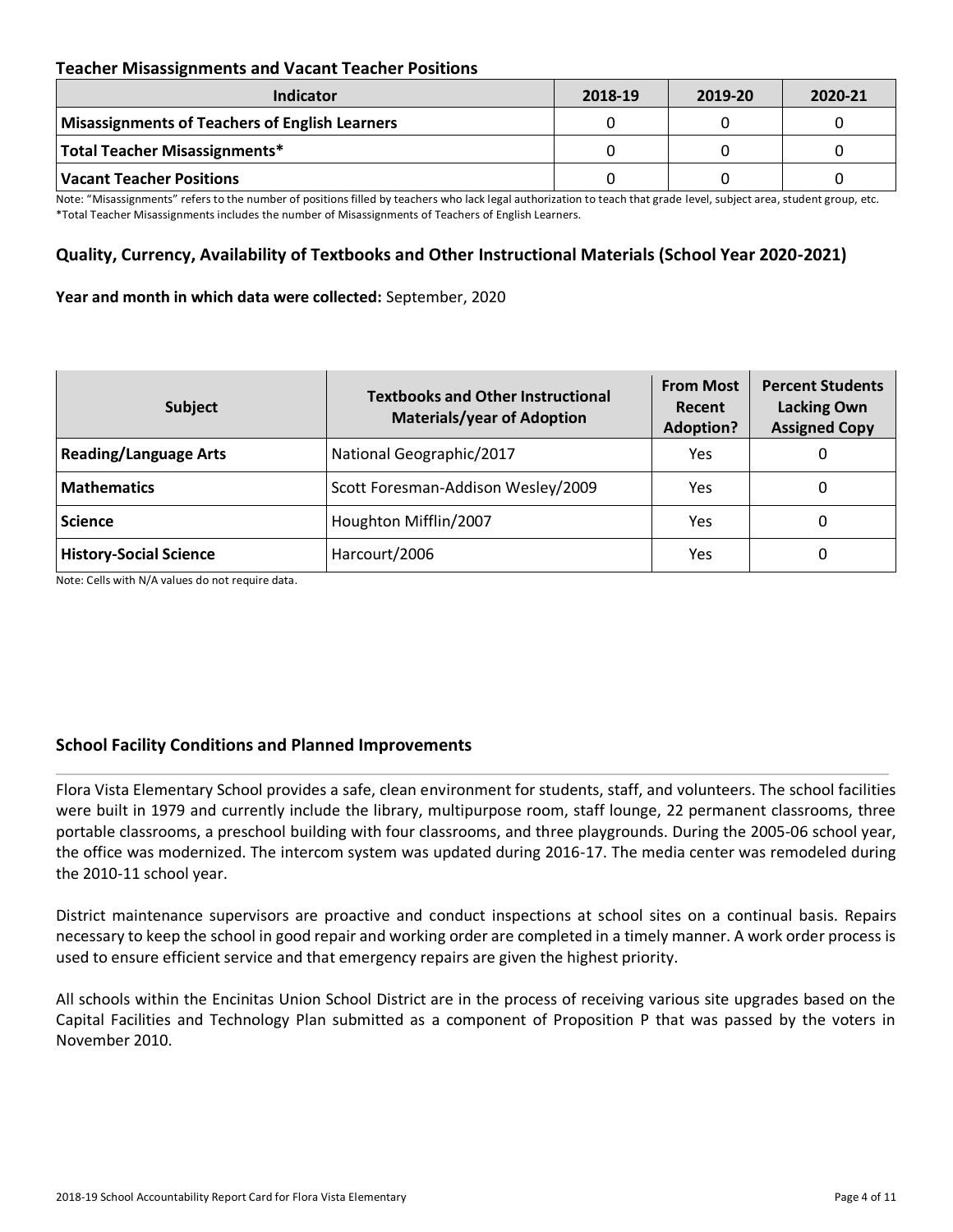# **School Facility Good Repair Status**

Using the **most recently collected** FIT data (or equivalent), provide the following:

- Determination of repair status for systems listed
- Description of any needed maintenance to ensure good repair
- The year and month in which the data were collected
- The rate for each system inspected
- The overall rating

#### **Year and month of the most recent FIT report:** February 19, 2020

| <b>System Inspected</b>                                                       | <b>Rating</b> | <b>Repair Needed and Action Taken or Planned</b> |
|-------------------------------------------------------------------------------|---------------|--------------------------------------------------|
| <b>Systems: Gas Leaks,</b><br><b>Mechanical/HVAC, Sewer</b>                   | Good          |                                                  |
| <b>Interior: Interior Surfaces</b>                                            | Good          |                                                  |
| <b>Cleanliness: Overall Cleanliness,</b><br><b>Pest/ Vermin Infestation</b>   | Good          |                                                  |
| <b>Electrical: Electrical</b>                                                 | Good          |                                                  |
| Restrooms/Fountains: Restrooms,<br>Sinks/Fountains                            | Good          |                                                  |
| <b>Safety: Fire Safety, Hazardous</b><br><b>Materials</b>                     | Good          |                                                  |
| <b>Structural: Structural Damage,</b><br><b>Roofs</b>                         | Good          |                                                  |
| <b>External: Playground/School</b><br>Grounds, Windows/<br>Doors/Gates/Fences | Good          |                                                  |
| <b>Overall Rating</b>                                                         | Exemplary     |                                                  |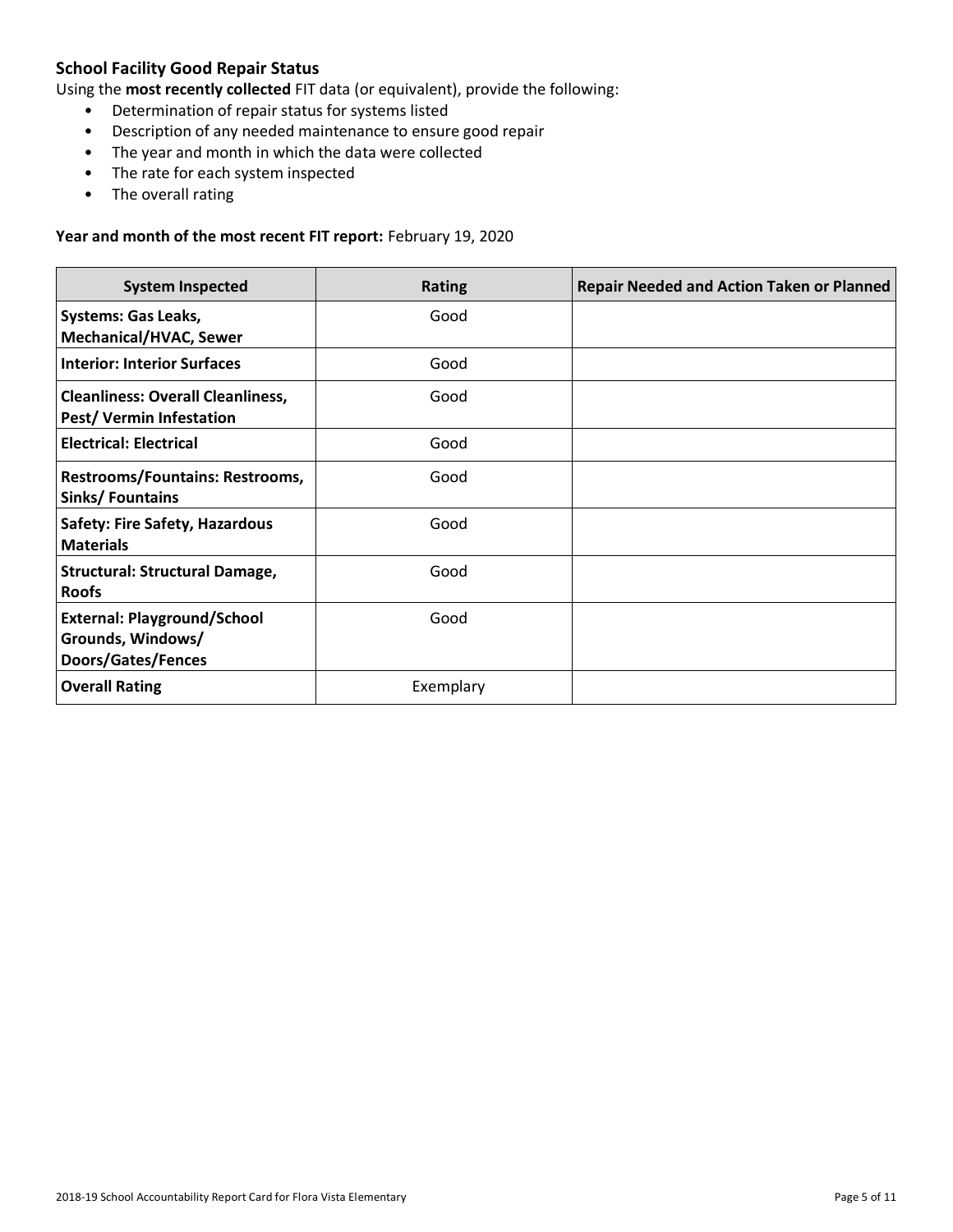# **B. Pupil Outcomes**

#### **State Priority: Pupil Achievement**

The SARC provides the following information relevant to the State priority: Pupil Achievement (Priority 4):

- **Statewide assessments** (i.e., California Assessment of Student Performance and Progress [CAASPP] System, which includes the Smarter Balanced Summative Assessments for students in the general education population and the California Alternate Assessments [CAAs] for English language arts/literacy [ELA] and mathematics given in grades three through eight and grade eleven. Only eligible students may participate in the administration of the CAAs. CAAs items are aligned with alternate achievement standards, which are linked with the Common Core State Standards [CCSS] for students with the most significant cognitive disabilities); and
- The percentage of students who have successfully completed courses that satisfy the requirements for entrance to the University of California and the California State University, or career technical education sequences or programs of study.

# **CAASPP Test Results in ELA and Mathematics for All Students Grades Three through Eight and Grade Eleven**

#### **Percentage of Students Meeting or Exceeding the State Standard**

| <b>Subject</b>                                                       | <b>School</b><br>2018-19 | <b>School</b><br>2019-20 | <b>District</b><br>2018-19 | <b>District</b><br>2019-20 | <b>State</b><br>2018-19 | <b>State</b><br>2019-20 |
|----------------------------------------------------------------------|--------------------------|--------------------------|----------------------------|----------------------------|-------------------------|-------------------------|
| <b>English Language Arts/Literacy</b><br>$\vert$ (grades 3-8 and 11) | 75                       | N/A                      | 75                         | N/A                        | 50                      | N/A                     |
| <b>Mathematics</b><br>$\sqrt{\frac{1}{2}}$ (grades 3-8 and 11)       | 72                       | N/A                      | 71                         | N/A                        | 39                      | N/A                     |

Note: Cells with N/A values do not require data.

Note: The 2019-2020 data are not available. Due to the COVID-19 pandemic, Executive Order N-30-20 was issued which waived the requirement for statewide testing for the 2019-2020 school year.

Note: Percentages are not calculated when the number of students tested is ten or less, either because the number of students in this category is too small for statistical accuracy or to protect student privacy.

Note: ELA and mathematics test results include the Smarter Balanced Summative Assessment and the CAA. The "Percent Met or Exceeded" is calculated by taking the total number of students who met or exceeded the standard on the Smarter Balanced Summative Assessment plus the total number of students who met the standard (i.e., achieved Level 3-Alternate) on the CAAs divided by the total number of students who participated in both assessments.

## **CAASPP Test Results in ELA by Student Group**

#### **Grades Three through Eight and Grade Eleven (School Year 2019-2020)**

| <b>Student Group</b>                | <b>Total</b><br><b>Enrollment</b> | <b>Number</b><br><b>Tested</b> | Percent<br><b>Tested</b> | Percent<br><b>Not</b><br><b>Tested</b> | Percent<br>Met or<br><b>Exceeded</b> |
|-------------------------------------|-----------------------------------|--------------------------------|--------------------------|----------------------------------------|--------------------------------------|
| <b>All Students</b>                 | N/A                               | N/A                            | N/A                      | N/A                                    | N/A                                  |
| <b>Male</b>                         | N/A                               | N/A                            | N/A                      | N/A                                    | N/A                                  |
| Female                              | N/A                               | N/A                            | N/A                      | N/A                                    | N/A                                  |
| <b>Black or African American</b>    | N/A                               | N/A                            | N/A                      | N/A                                    | N/A                                  |
| American Indian or Alaska Native    | N/A                               | N/A                            | N/A                      | N/A                                    | N/A                                  |
| Asian                               | N/A                               | N/A                            | N/A                      | N/A                                    | N/A                                  |
| <b>Filipino</b>                     | N/A                               | N/A                            | N/A                      | N/A                                    | N/A                                  |
| <b>Hispanic or Latino</b>           | N/A                               | N/A                            | N/A                      | N/A                                    | N/A                                  |
| Native Hawaiian or Pacific Islander | N/A                               | N/A                            | N/A                      | N/A                                    | N/A                                  |
| White                               | N/A                               | N/A                            | N/A                      | N/A                                    | N/A                                  |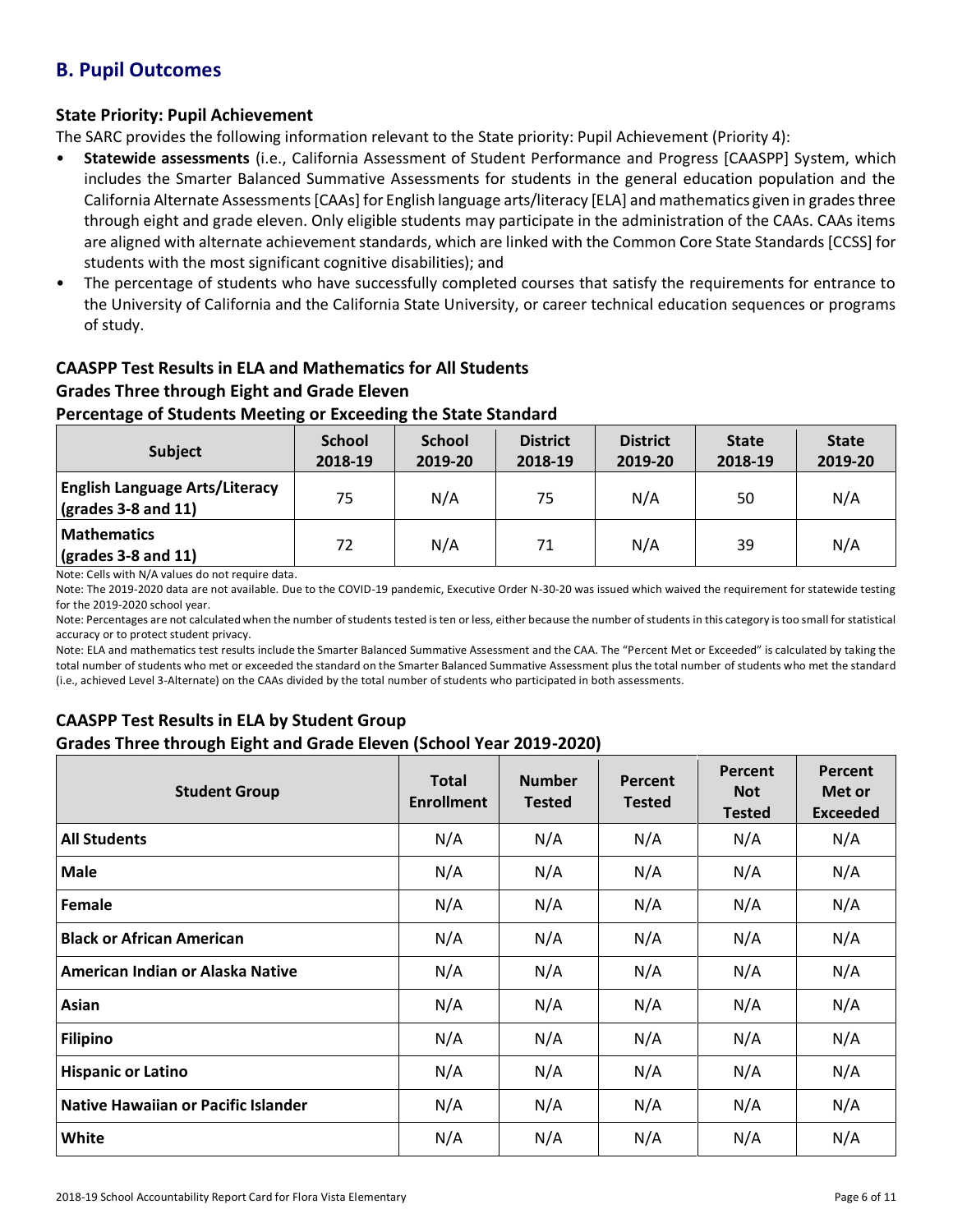| <b>Student Group</b>                                 | <b>Total</b><br><b>Enrollment</b> | <b>Number</b><br><b>Tested</b> | Percent<br><b>Tested</b> | Percent<br><b>Not</b><br><b>Tested</b> | Percent<br>Met or<br><b>Exceeded</b> |
|------------------------------------------------------|-----------------------------------|--------------------------------|--------------------------|----------------------------------------|--------------------------------------|
| <b>Two or More Races</b>                             | N/A                               | N/A                            | N/A                      | N/A                                    | N/A                                  |
| <b>Socioeconomically Disadvantaged</b>               | N/A                               | N/A                            | N/A                      | N/A                                    | N/A                                  |
| <b>English Learners</b>                              | N/A                               | N/A                            | N/A                      | N/A                                    | N/A                                  |
| <b>Students with Disabilities</b>                    | N/A                               | N/A                            | N/A                      | N/A                                    | N/A                                  |
| <b>Students Receiving Migrant Education Services</b> | N/A                               | N/A                            | N/A                      | N/A                                    | N/A                                  |
| <b>Foster Youth</b>                                  | N/A                               | N/A                            | N/A                      | N/A                                    | N/A                                  |
| <b>Homeless</b>                                      | N/A                               | N/A                            | N/A                      | N/A                                    | N/A                                  |

Note: Cells with N/A values do not require data.

Note: The 2019-2020 data are not available. Due to the COVID-19 pandemic, Executive Order N-30-20 was issued which waived the requirement for statewide testing for the 2019-2020 school year.

# **CAASPP Test Results in Mathematics by Student Group Grades Three through Eight and Grade Eleven (School Year 2019-2020)**

| <b>Student Group</b>                                 | <b>Total</b><br><b>Enrollment</b> | <b>Number</b><br><b>Tested</b> | Percent<br><b>Tested</b> | Percent<br><b>Not</b><br><b>Tested</b> | Percent<br>Met or<br><b>Exceeded</b> |
|------------------------------------------------------|-----------------------------------|--------------------------------|--------------------------|----------------------------------------|--------------------------------------|
| <b>All Students</b>                                  | N/A                               | N/A                            | N/A                      | N/A                                    | N/A                                  |
| <b>Male</b>                                          | N/A                               | N/A                            | N/A                      | N/A                                    | N/A                                  |
| Female                                               | N/A                               | N/A                            | N/A                      | N/A                                    | N/A                                  |
| <b>Black or African American</b>                     | N/A                               | N/A                            | N/A                      | N/A                                    | N/A                                  |
| American Indian or Alaska Native                     | N/A                               | N/A                            | N/A                      | N/A                                    | N/A                                  |
| Asian                                                | N/A                               | N/A                            | N/A                      | N/A                                    | N/A                                  |
| <b>Filipino</b>                                      | N/A                               | N/A                            | N/A                      | N/A                                    | N/A                                  |
| <b>Hispanic or Latino</b>                            | N/A                               | N/A                            | N/A                      | N/A                                    | N/A                                  |
| <b>Native Hawaiian or Pacific Islander</b>           | N/A                               | N/A                            | N/A                      | N/A                                    | N/A                                  |
| <b>White</b>                                         | N/A                               | N/A                            | N/A                      | N/A                                    | N/A                                  |
| <b>Two or More Races</b>                             | N/A                               | N/A                            | N/A                      | N/A                                    | N/A                                  |
| <b>Socioeconomically Disadvantaged</b>               | N/A                               | N/A                            | N/A                      | N/A                                    | N/A                                  |
| <b>English Learners</b>                              | N/A                               | N/A                            | N/A                      | N/A                                    | N/A                                  |
| <b>Students with Disabilities</b>                    | N/A                               | N/A                            | N/A                      | N/A                                    | N/A                                  |
| <b>Students Receiving Migrant Education Services</b> | N/A                               | N/A                            | N/A                      | N/A                                    | N/A                                  |
| <b>Foster Youth</b>                                  | N/A                               | N/A                            | N/A                      | N/A                                    | N/A                                  |
| <b>Homeless</b>                                      | N/A                               | N/A                            | N/A                      | N/A                                    | N/A                                  |

Note: Cells with N/A values do not require data.

Note: The 2019-2020 data are not available. Due to the COVID-19 pandemic, Executive Order N-30-20 was issued which waived the requirement for statewide testing for the 2019-2020 school year.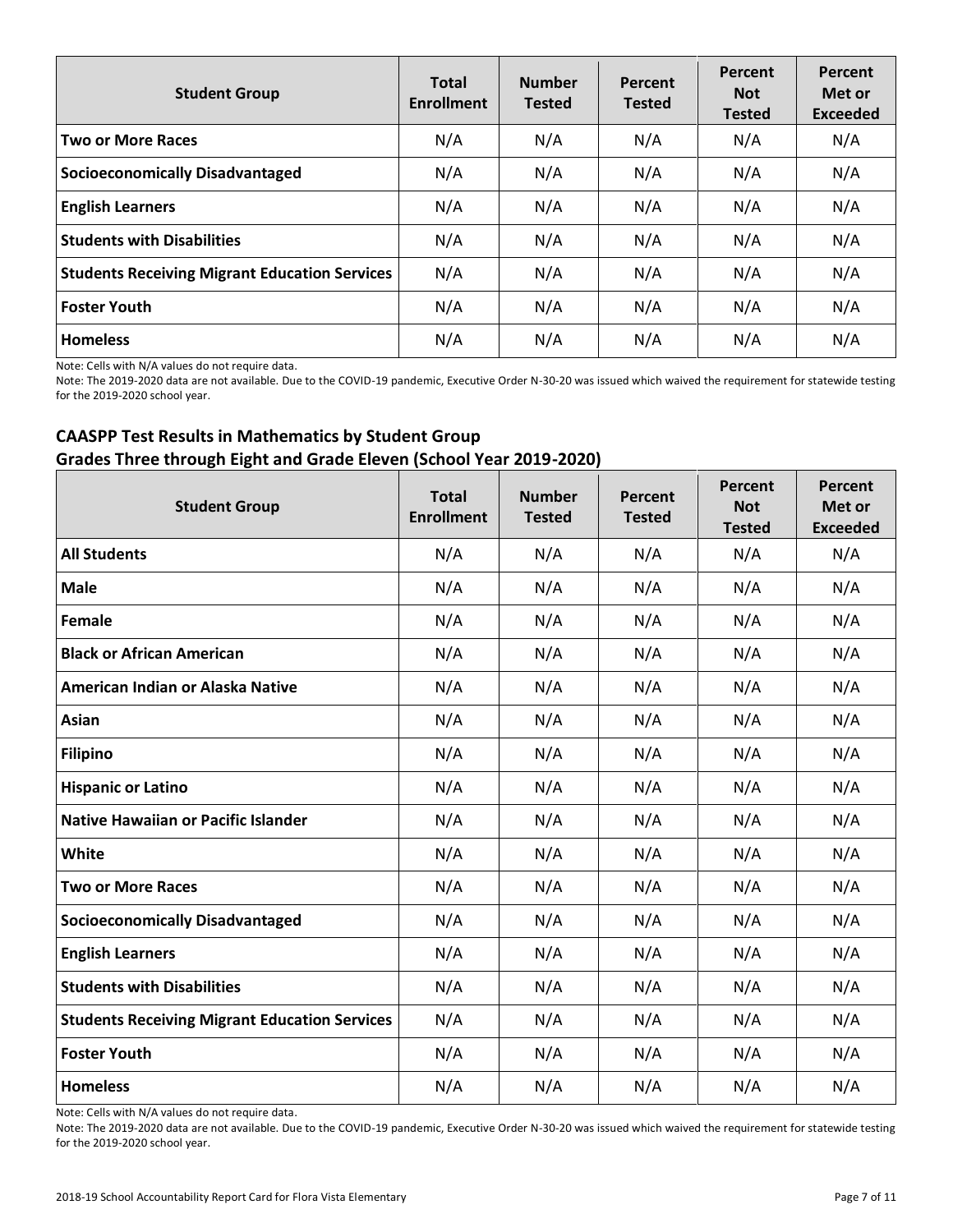#### **CAASPP Test Results in Science for All Students Grades Five, Eight, and High School Percentage of Students Meeting or Exceeding the State Standard**

| . .                                   |                          |                          |                            |                            |                         |                         |
|---------------------------------------|--------------------------|--------------------------|----------------------------|----------------------------|-------------------------|-------------------------|
| <b>Subject</b>                        | <b>School</b><br>2018-19 | <b>School</b><br>2019-20 | <b>District</b><br>2018-19 | <b>District</b><br>2019-20 | <b>State</b><br>2018-19 | <b>State</b><br>2019-20 |
| Science (grades 5, 8 and high school) | 60                       | N/A                      | 59                         | N/A                        | 30                      | N/A                     |

Note: Cells with N/A values do not require data.

Note: The 2019-2020 data are not available. Due to the COVID-19 pandemic, Executive Order N-30-20 was issued which waived the requirement for statewide testing for the 2019-2020 school year.

Note: The new California Science Test (CAST) was first administered operationally in the 2018-2019 school year.

#### **State Priority: Other Pupil Outcomes**

The SARC provides the following information relevant to the State priority: Other Pupil Outcomes (Priority 8):

Pupil outcomes in the subject areas of physical education.

#### **California Physical Fitness Test Results (School Year 2019-2020)**

| <b>Grade Level</b> | <b>Percentage of Students</b><br><b>Meeting Four of Six</b><br><b>Fitness Standards</b> | <b>Percentage of Students</b><br><b>Meeting Five of Six</b><br><b>Fitness Standards</b> | <b>Percentage of Students</b><br><b>Meeting Six of Six</b><br><b>Fitness Standards</b> |
|--------------------|-----------------------------------------------------------------------------------------|-----------------------------------------------------------------------------------------|----------------------------------------------------------------------------------------|
|                    | N/A                                                                                     | N/A                                                                                     | N/A                                                                                    |
|                    | N/A                                                                                     | N/A                                                                                     | N/A                                                                                    |
| 9                  | N/A                                                                                     | N/A                                                                                     | N/A                                                                                    |

Note: Cells with N/A values do not require data.

Note: The 2019–2020 data are not available. Due to the COVID-19 pandemic, Executive Order N-56-20 was issued which waived the requirement to administer the physical fitness performance test for the 2019–2020 school year.

# **C. Engagement**

#### **State Priority: Parental Involvement**

The SARC provides the following information relevant to the State priority: Parental Involvement (Priority 3):

• Efforts the school district makes to seek parent input in making decisions for the school district and each school site

#### **Opportunities for Parental Involvement (School Year 2020-2021)**

Flora Vista offers a variety of events, programs and activities throughout the school year for parents to become actively involved in their child's school and education. Our Back-to-School Fall Social, Spring Auction, Performing Arts Nights, Academic Contests, Spring Social, Wellness Week, and Walk to School Week are just a few of the many activities and events open to parents. Parent and school-community organizations are extremely supportive of the educational program at Flora Vista. Organizations include the Parent Teacher Association (PTA), Encinitas Educational Foundation, Dad's Club, Restaurant Nights, Matching Corporate Donations, and more. All volunteers participate in an orientation and training, and all visitors/volunteers are cleared through the Megan's law database. During the COVID-19 pandemic, no visitors are allowed on campus, so our PTA has reimagined many of our annual programs to encourage virtual and drive-through community engagement events. The virtual parent meetings (e.g., Principal Chats and PTA meetings) have actually served to increase access for many of our families, so we plan to continue some of these opportunities even when schools fully reopen.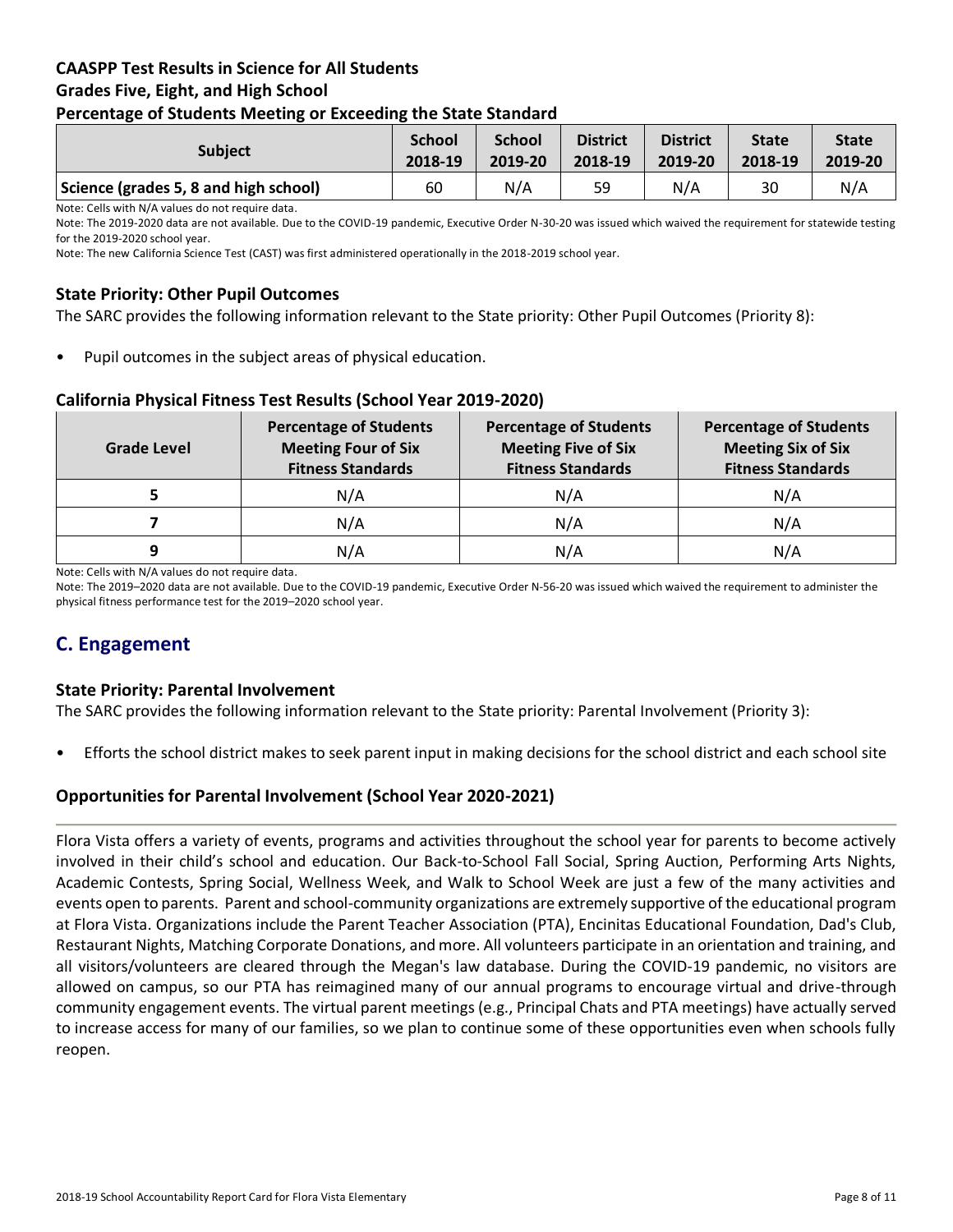### **State Priority: School Climate**

The SARC provides the following information relevant to the State priority: School Climate (Priority 6):

- Pupil suspension rates;
- Pupil expulsion rates; and
- Other local measures on the sense of safety.

#### **Suspensions and Expulsions**

#### **(data collected between July through June, each full school year respectively)**

| Rate               | <b>School</b><br>2017-18 | <b>School</b><br>2018-19 | <b>District</b><br>2017-18 | <b>District</b><br>2018-19 | <b>State</b><br>2017-18 | <b>State</b><br>2018-19 |
|--------------------|--------------------------|--------------------------|----------------------------|----------------------------|-------------------------|-------------------------|
| <b>Suspensions</b> | 0.2                      | 0.2                      | 0.4                        | 0.2                        | 3.5                     | 3.5                     |
| <b>Expulsions</b>  | 0.0                      | 0.0                      | 0.0                        | 0.0                        | 0.1                     | 0.1                     |

#### **Suspensions and Expulsions for School Year 2019-2020 Only**

### **(data collected between July through February, partial school year due to the COVID-19 pandemic)**

| Rate               | <b>School</b><br>2019-20 | <b>District</b><br>2019-20 | <b>State</b><br>2019-20 |
|--------------------|--------------------------|----------------------------|-------------------------|
| <b>Suspensions</b> |                          | 10                         |                         |
| <b>Expulsions</b>  |                          |                            |                         |

Note: The 2019-2020 suspensions and expulsions rate data are not comparable to prior year data because the 2019-2020 school year is a partial school year due to the COVID-19 crisis. As such, it would be inappropriate to make any comparisons in rates of suspensions and expulsions in the 2019-2020 school year compared to prior years.

#### **School Safety Plan (School Year 2020-2021)**

Maintaining a safe, clean, and orderly environment is a top priority and essential to teaching and learning. The Comprehensive School Safety Plan (CSSP) is developed by Flora Vista Elementary in consultation with local law enforcement/emergency preparedness staff, School Site Council (SSC) and Administrative Services in order to comply with Senate Bill 187. The CSSP includes: Annual Schools Safety Data, School Safety Policies and Procedures, Emergency Preparedness Procedures, and Emergency Plans and Protocols. It was most recently updated and reviewed in October 2020 and accepted by the Board of Trustees in November 2020.

We conduct regularly scheduled safety drills including fire, shelter-in-place, lockdown and earthquake. We practice evacuation procedures for fire, procedures for disaster preparedness, and to be ready to respond to the possibility of strangers or dangers on campus. Our district maintenance and site custodial personnel routinely check all play equipment for safety and make recommendations for proactive maintenance. To ensure safety during instructional hours, the perimeter gates of the site are locked immediately after entry each morning and reopened only at dismissal. During school hours, all visitors are required to present an ID for processing via our Raptor Visitor System. Additionally, our site is alarmed during non-school hours. To monitor all school sites, each school is equipped with surveillance cameras. We have a strong partnership with the San Diego County Sheriff's Department North Coastal Station in Encinitas, the Carlsbad Police Department and our Carlsbad School Resource Officers. All staff takes pride in our school and work together to maintain a well-kept and safe facility.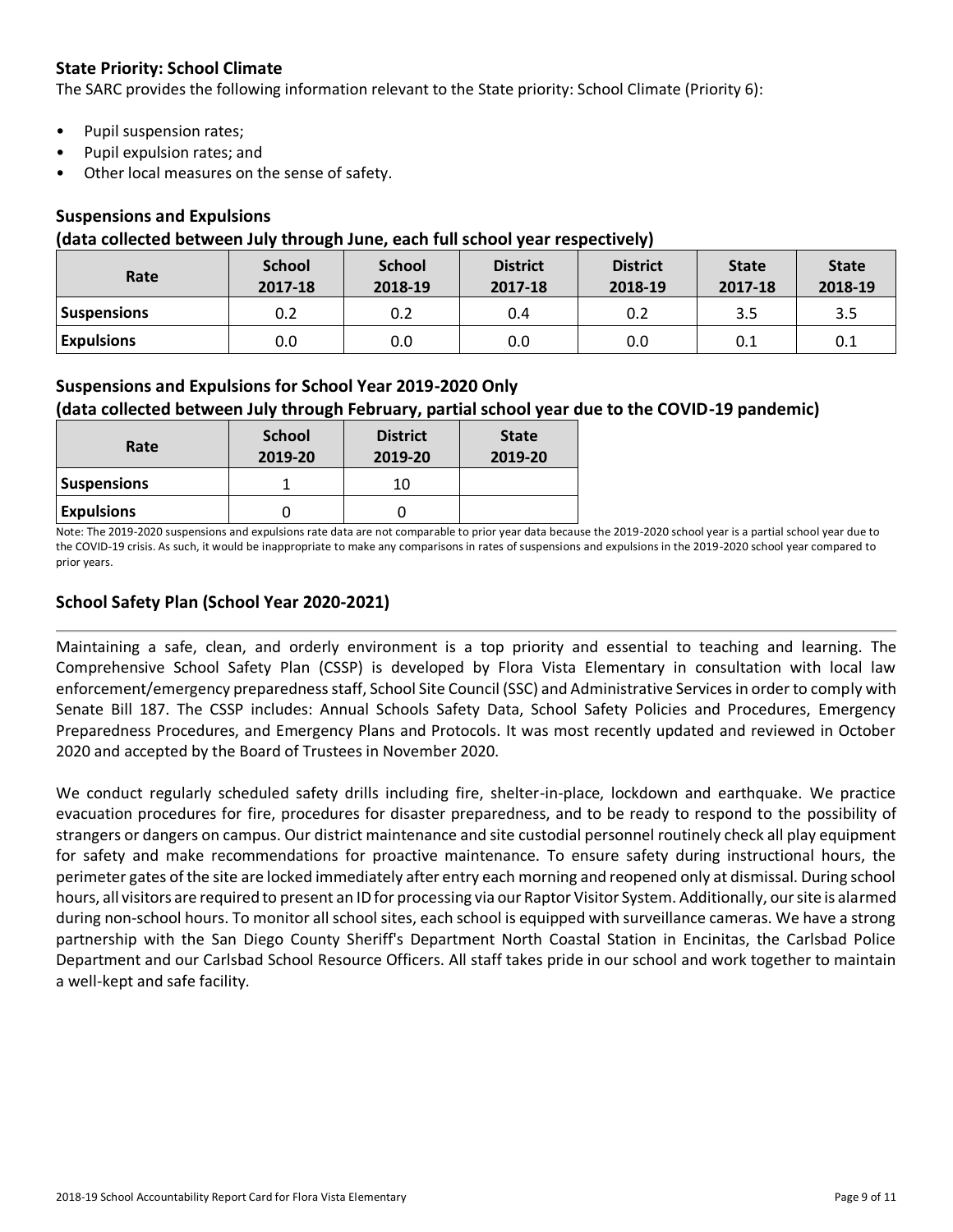# **D. Other SARC Information**

The information in this section is required to be in the SARC but is not included in the state priorities for LCFF.

| Grade<br>Level | <b>Average</b><br><b>Class</b><br><b>Size</b> | # of<br><b>Size</b><br>$1 - 20$ | # of<br><b>Size</b><br>$21 - 32$ | # of<br> Classes* Classes* Classes* <br><b>Size</b><br>$33+$ | Average<br><b>Class</b><br><b>Size</b> | # of<br><b>Size</b><br>$1 - 20$ | # of<br><b>Size</b><br>$21 - 32$ | # of<br><b>Size</b><br>$33+$ | 2017-18  2017-18  2017-18  2017-18  2018-19  2018-19  2018-19  2018-19  2019-20  2019-20  2019-20  2019-20 <br>Average<br> Classes* Classes* Classes*  Class  Classes* Classes* Classes*<br><b>Size</b> | # of<br><b>Size</b><br>$1 - 20$ | # of<br><b>Size</b><br>21-32 | # of<br><b>Size</b><br>$33+$ |
|----------------|-----------------------------------------------|---------------------------------|----------------------------------|--------------------------------------------------------------|----------------------------------------|---------------------------------|----------------------------------|------------------------------|---------------------------------------------------------------------------------------------------------------------------------------------------------------------------------------------------------|---------------------------------|------------------------------|------------------------------|
| К              | 23                                            |                                 | 3                                |                                                              | 23                                     |                                 | 3                                | $\overline{2}$               | 32                                                                                                                                                                                                      |                                 |                              |                              |
| 1              | 24                                            |                                 | 3                                |                                                              | 24                                     |                                 | 3                                |                              | 23                                                                                                                                                                                                      |                                 | 3                            |                              |
| $\overline{2}$ | 24                                            |                                 | $\mathcal{P}$                    |                                                              | 23                                     |                                 | 3                                |                              | 23                                                                                                                                                                                                      | 3                               |                              |                              |
| 3              | 23                                            |                                 | 3                                |                                                              | 24                                     |                                 | $\overline{2}$                   |                              | 23                                                                                                                                                                                                      |                                 | 3                            |                              |
| 4              | 30                                            |                                 | $\mathcal{P}$                    |                                                              | 25                                     |                                 | $\overline{\phantom{a}}$         |                              | 25                                                                                                                                                                                                      |                                 | 2                            |                              |
| 5              | 28                                            |                                 | 2                                |                                                              | 27                                     |                                 | 2                                |                              | 32                                                                                                                                                                                                      |                                 | 2                            |                              |
| 6              | 28                                            |                                 | 3                                |                                                              | 30                                     |                                 | 3                                |                              | 31                                                                                                                                                                                                      |                                 | າ                            |                              |

# **Average Class Size and Class Size Distribution (Elementary)**

\*Number of classes indicates how many classes fall into each size category (a range of total students per class).

\*\* "Other" category is for multi-grade level classes.

#### **Ratio of Pupils to Academic Counselor (School Year 2019-2020)**

| чис                                                                                                                                                                                                                           | Ratio |
|-------------------------------------------------------------------------------------------------------------------------------------------------------------------------------------------------------------------------------|-------|
| Academic Counselors*                                                                                                                                                                                                          |       |
| wa function of the contract of the contract of the contract of the contract of the contract of the contract of the contract of the contract of the contract of the contract of the contract of the contract of the contract o |       |

\*One full time equivalent (FTE) equals one staff member working full time; one FTE could also represent two staff members who each work 50 percent of full time.

#### **Student Support Services Staff (School Year 2019-2020)**

| <b>Title</b>                                                                                                                                                     | Number of FTE*<br><b>Assigned to School</b> |
|------------------------------------------------------------------------------------------------------------------------------------------------------------------|---------------------------------------------|
| <b>Counselor (Academic, Social/Behavioral or Career Development)</b>                                                                                             |                                             |
| Library Media Teacher (Librarian)                                                                                                                                |                                             |
| Library Media Services Staff (Paraprofessional)                                                                                                                  |                                             |
| <b>Psychologist</b>                                                                                                                                              |                                             |
| <b>Social Worker</b>                                                                                                                                             |                                             |
| <b>Nurse</b>                                                                                                                                                     |                                             |
| Speech/Language/Hearing Specialist                                                                                                                               | 0.6                                         |
| <b>Resource Specialist (non-teaching)</b>                                                                                                                        |                                             |
| Other                                                                                                                                                            | 2.5                                         |
| *One Full Time Equivalent (FTE) equals one staff member working full time; one FTE could also represent two staff members who each work 50 percent of full time. |                                             |

#### **Expenditures Per Pupil and School Site Teacher Salaries (Fiscal Year 2018-2019)**

| Level                                                | <b>Total</b><br><b>Expenditures</b><br><b>Per Pupil</b> | <b>Expenditures</b><br><b>Per Pupil</b><br>(Restricted) | <b>Expenditures</b><br><b>Per Pupil</b><br>(Unrestricted) | Average<br><b>Teacher</b><br><b>Salary</b> |
|------------------------------------------------------|---------------------------------------------------------|---------------------------------------------------------|-----------------------------------------------------------|--------------------------------------------|
| <b>School Site</b>                                   | \$16,645.79                                             | \$7,580.32                                              | \$9,065.47                                                | \$77,095.00                                |
| <b>District</b>                                      | N/A                                                     | N/A                                                     | \$9,160.13                                                | \$84,529                                   |
| <b>Percent Difference - School Site and District</b> | N/A                                                     | N/A                                                     | $-1.0$                                                    | $-9.2$                                     |